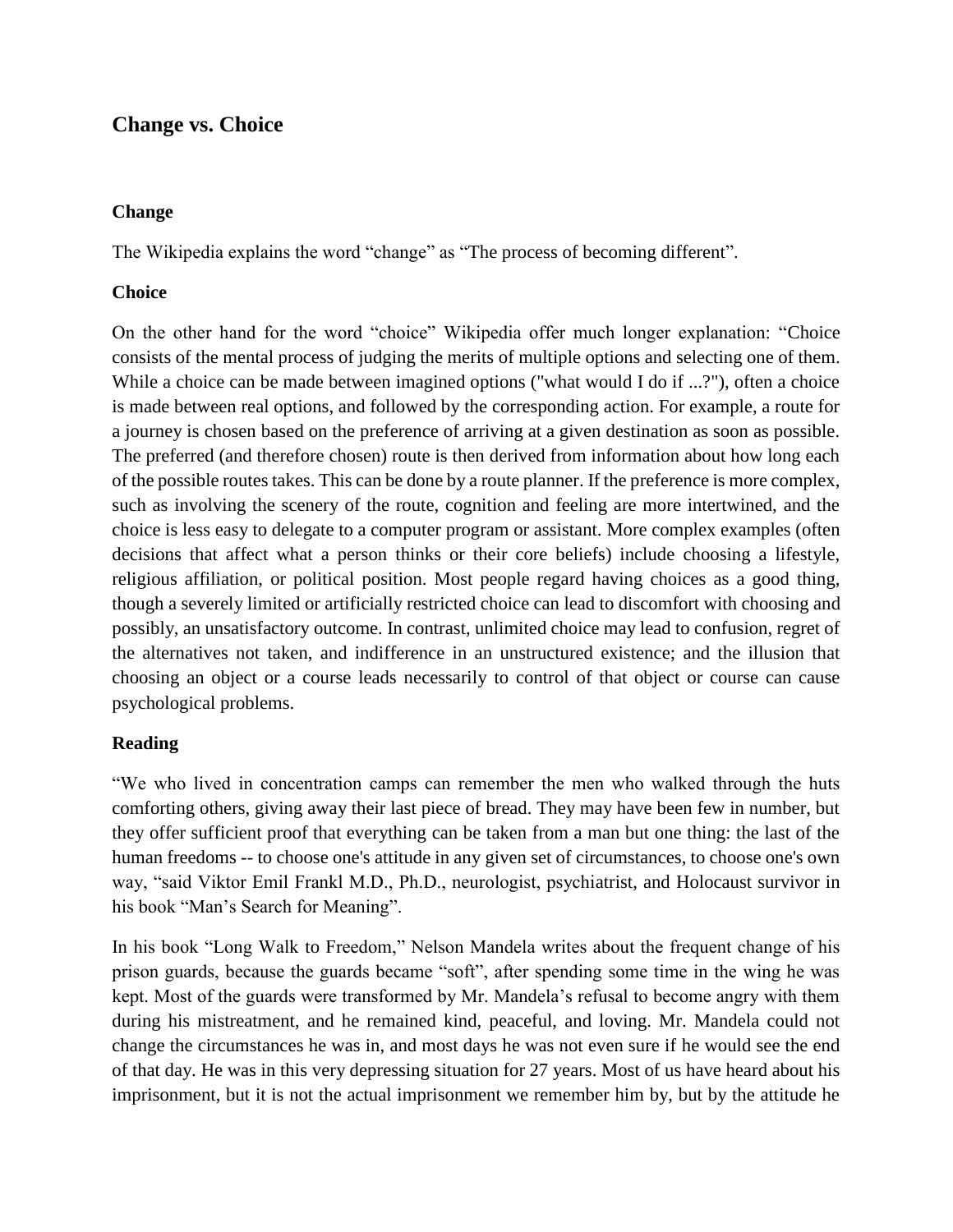chose while being mistreated. He changed the world not by demanding the world to change, but by the choosing to see the world differently.

## **Coaching Application**

In his foreword to "Teaching of Abraham" by Esther and Jerry Hicks, Dr. Wayne Dyer wrote "When we change the way we look at things, the things we look at will change." I would like to rephrase it to "When we choose the way we look at things, the things we look at will change."

Often, when we are faced with situations or circumstances in our life that are uncomfortable to us, or cause us pain, we want to change the situation or the circumstance. We get so focused on trying to change a behavioral trait in others, or in ourselves, and become bitter when there is refusal to change despite all of our efforts, or we realize that changing ourselves is even more painful than the current situation or circumstance. We find ourselves trying so hard to bring forth the desired change that we have become exhausted and unable to enjoy any change we have been able to make. Everything seems to be going backwards, and now we have added to the pile our frustration or despair. And everything starts snowballing down the hills. By the time we realize that we have forgotten what we tried to change in the first place, it seems that we are so deep in all of this, that the only thing to do is to change something or someone else, and cycle starts all over again. Now we have two snowballs rolling down the hill, but our focus is now on the newly created snowball. Soon this snowball gets too big for us to handle, and we create another one. And then another, and so on. Eventually we have so many snowballs rolling down the hill, that we lose control over all of them. The change seems to be impossible. But things start to change when we introduce to the mix the choice. The choice creates awareness, and we become aware of all the snowballs rolling uncontrollably down the hill. This might be a scary sight. An avalanche comes to mind. But now we can choose to not change situations or circumstances we did not create. We might even find that the very circumstance or situation we are trying to change are actually working for our benefit, if we just take a step back and look at it from a different perspective. We are not creating any more snowballs, and we can choose which snowball we can let go of because it is unnecessary, which snowball we need to break, because it is full of debris, which snowball we need to stop from rolling, because it has reached its peak potential, and which snowball we can use to create what we want. We choose, we prioritize, and then we create. And before we know it we have made a snowman!

When we try to change something or someone, the outcome has all the power. We hand the power over to something we have no control over; our happiness and confidence will be on a very shaky ground, and that will most likely manifest itself as a stress or anxiety. Choice at the other hand will put the power back where it belongs – in our hands. We can choose our attitude, we can choose how we see any given circumstance, we can even choose to accept ourselves as complete, powerful, and resourceful ready to create whatever we choose to create. This knowledge might come as a surprise or even scare us, but once again we can choose to move forward, or wait; the power is ours.